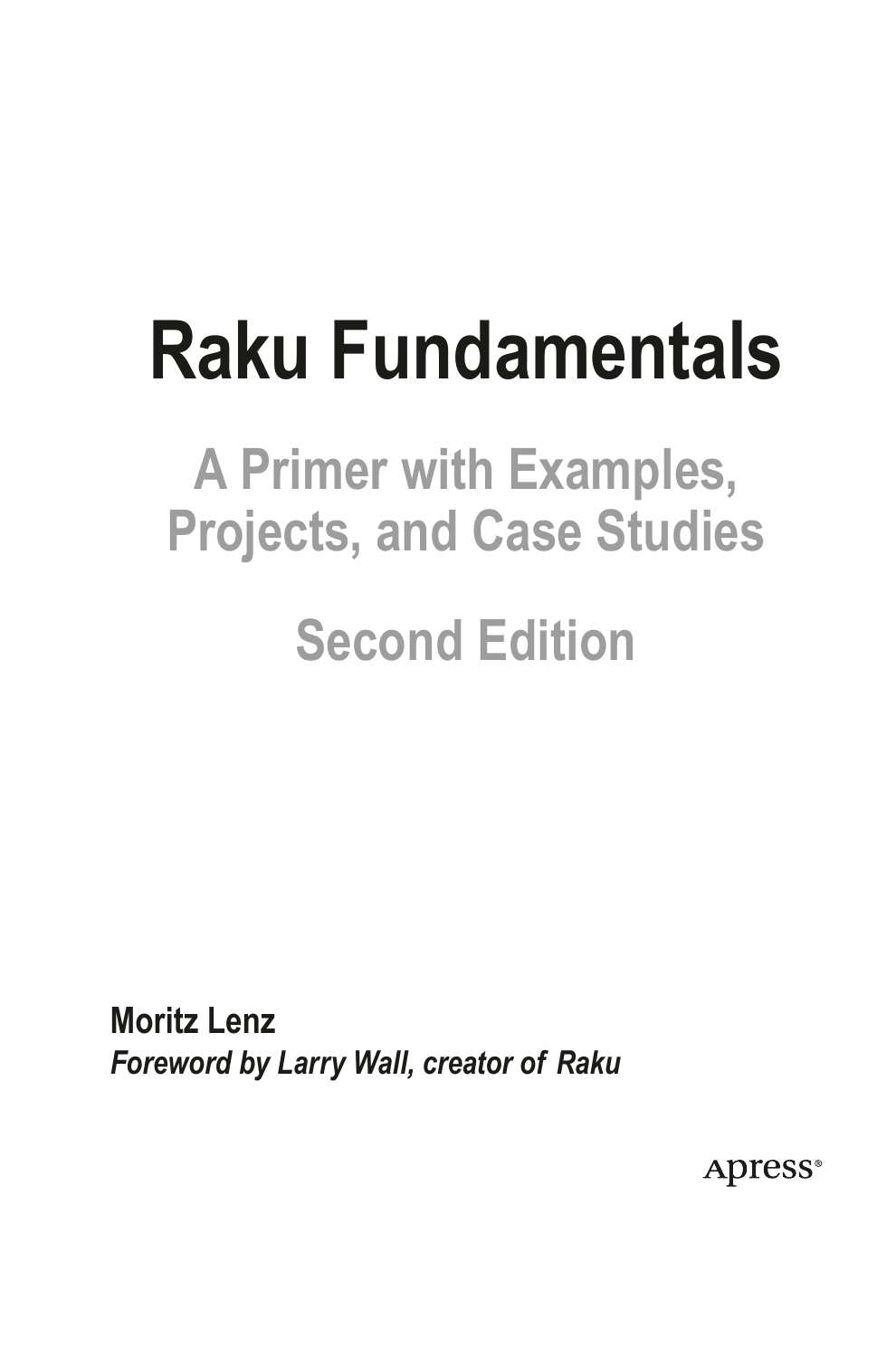### *Raku Fundamentals: A Primer with Examples, Projects, and Case Studies*

Moritz Lenz Fürth, Bayern, Germany

#### ISBN-13 (pbk): 978-1-4842-6108-8 ISBN-13 (electronic): 978-1-4842-6109-5 <https://doi.org/10.1007/978-1-4842-6109-5>

#### Copyright © 2020 by Moritz Lenz

This work is subject to copyright. All rights are reserved by the Publisher, whether the whole or part of the material is concerned, specifically the rights of translation, reprinting, reuse of illustrations, recitation, broadcasting, reproduction on microfilms or in any other physical way, and transmission or information storage and retrieval, electronic adaptation, computer software, or by similar or dissimilar methodology now known or hereafter developed.

Trademarked names, logos, and images may appear in this book. Rather than use a trademark symbol with every occurrence of a trademarked name, logo, or image, we use the names, logos, and images only in an editorial fashion and to the benefit of the trademark owner, with no intention of infringement of the trademark.

The use in this publication of trade names, trademarks, service marks, and similar terms, even if they are not identified as such, is not to be taken as an expression of opinion as to whether or not they are subject to proprietary rights.

While the advice and information in this book are believed to be true and accurate at the date of publication, neither the author nor the editors nor the publisher can accept any legal responsibility for any errors or omissions that may be made. The publisher makes no warranty, express or implied, with respect to the material contained herein.

Managing Director, Apress Media LLC: Welmoed Spahr Acquisitions Editor: Steve Anglin Development Editor: Matthew Moodie Coordinating Editor: Mark Powers

Cover designed by eStudioCalamar

Cover image by Stephen Hume on Unsplash (www.unsplash.com)

Distributed to the book trade worldwide by Springer Science+Business Media, 1 New York Plaza, New York, NY 10004, U.S.A.. Phone 1-800-SPRINGER, fax (201) 348-4505, e-mail orders-ny@springer-sbm.com, or visit www.springeronline.com. Apress Media, LLC is a California LLC and the sole member (owner) is Springer Science + Business Media Finance Inc (SSBM Finance Inc). SSBM Finance Inc is a **Delaware** corporation.

For information on translations, please e-mail booktranslations@springernature.com; for reprint, paperback, or audio rights, please e-mail bookpermissions@springernature.com.

Apress titles may be purchased in bulk for academic, corporate, or promotional use. eBook versions and licenses are also available for most titles. For more information, reference our Print and eBook Bulk Sales web page at http://www.apress.com/bulk-sales.

Any source code or other supplementary material referenced by the author in this book is available to readers on GitHub via the book's product page, located at www.apress.com/ 9781484261088. For more detailed information, please visit http://www.apress.com/ source-code.

Printed on acid-free paper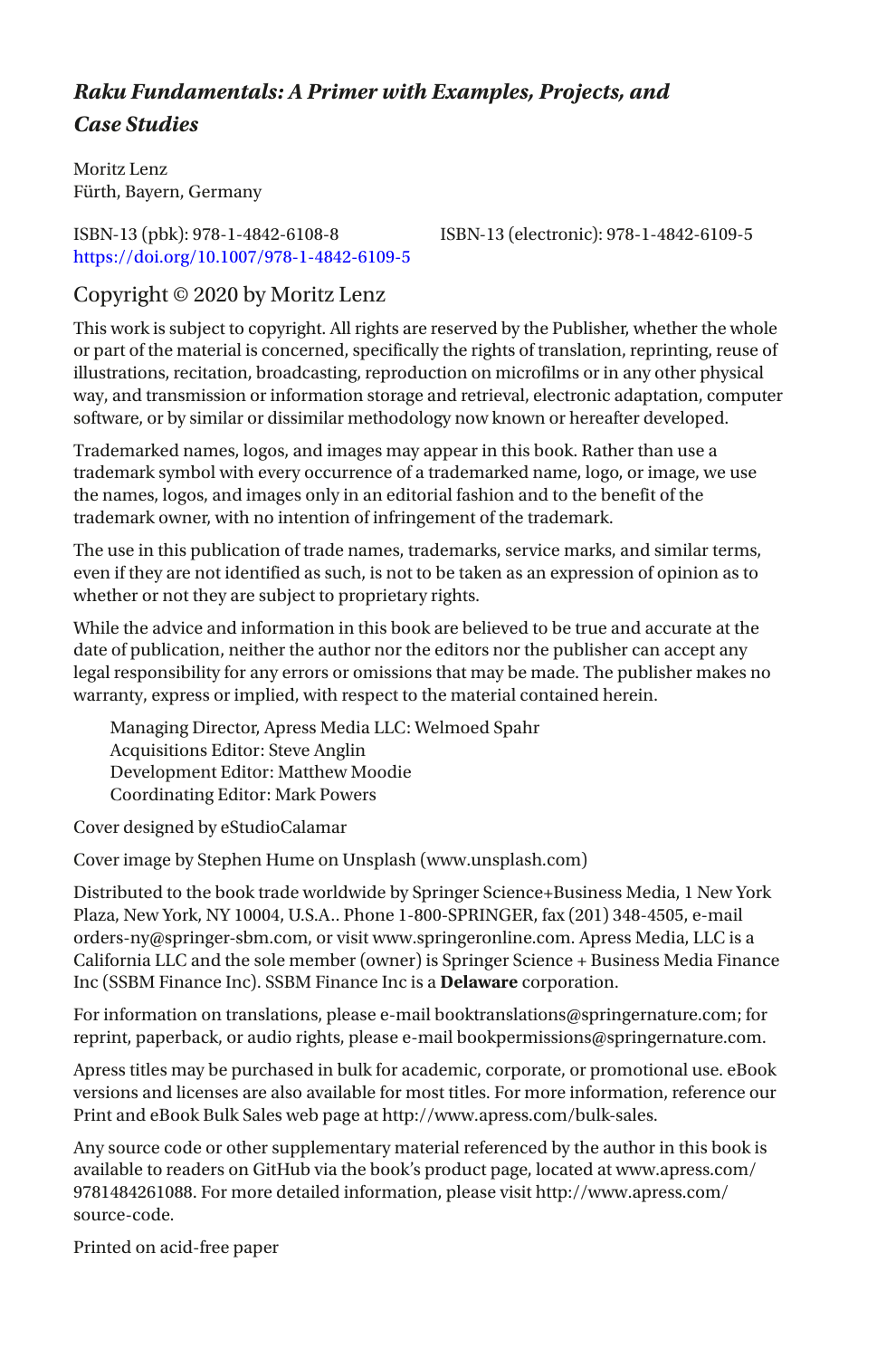# **Table of Contents**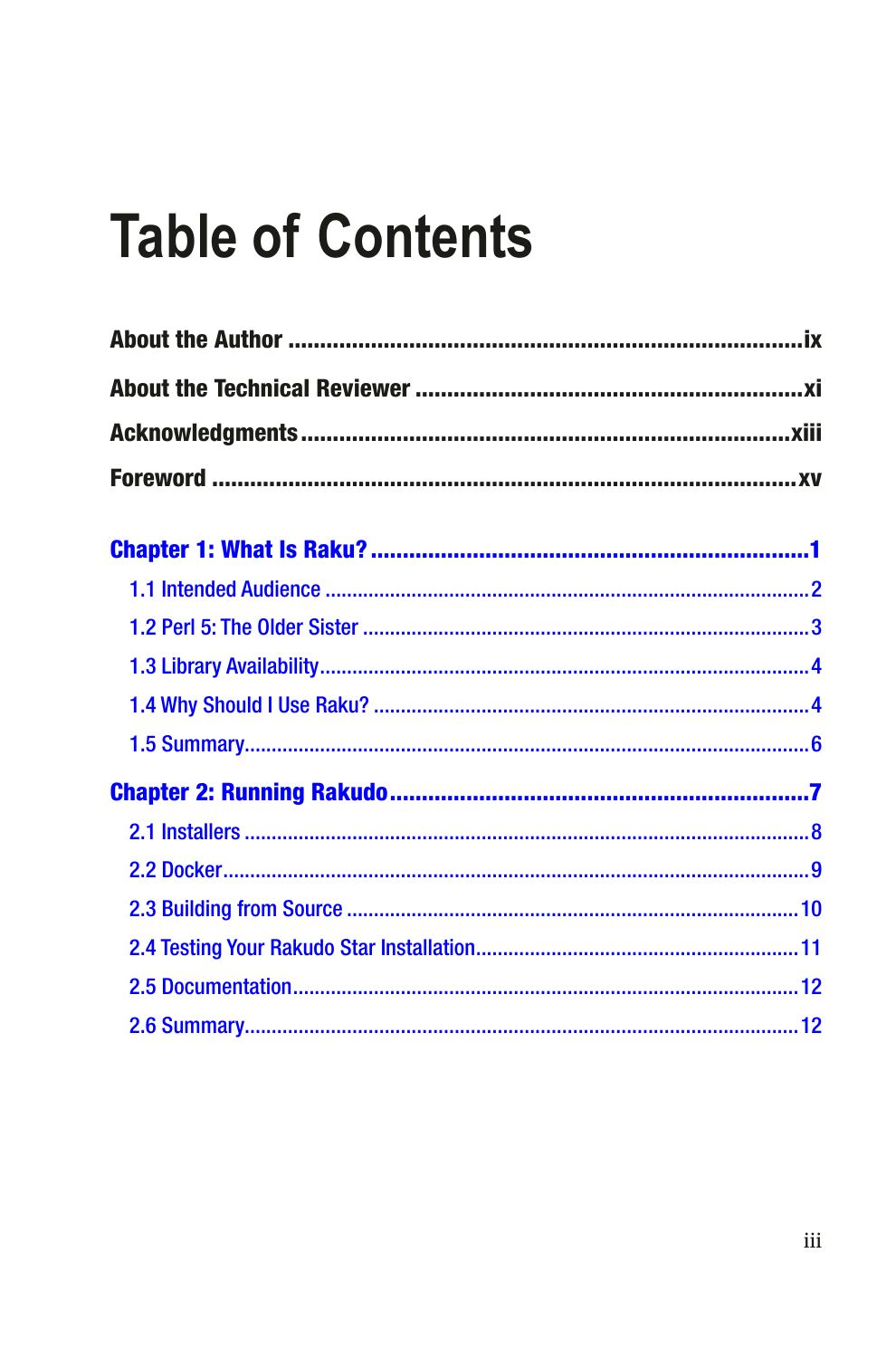| <b>Chapter 4: Datetime Conversion for the Command Line31</b> |  |
|--------------------------------------------------------------|--|
|                                                              |  |
|                                                              |  |
|                                                              |  |
|                                                              |  |
|                                                              |  |
|                                                              |  |
|                                                              |  |
|                                                              |  |
|                                                              |  |
|                                                              |  |
|                                                              |  |
|                                                              |  |
|                                                              |  |
|                                                              |  |
|                                                              |  |
|                                                              |  |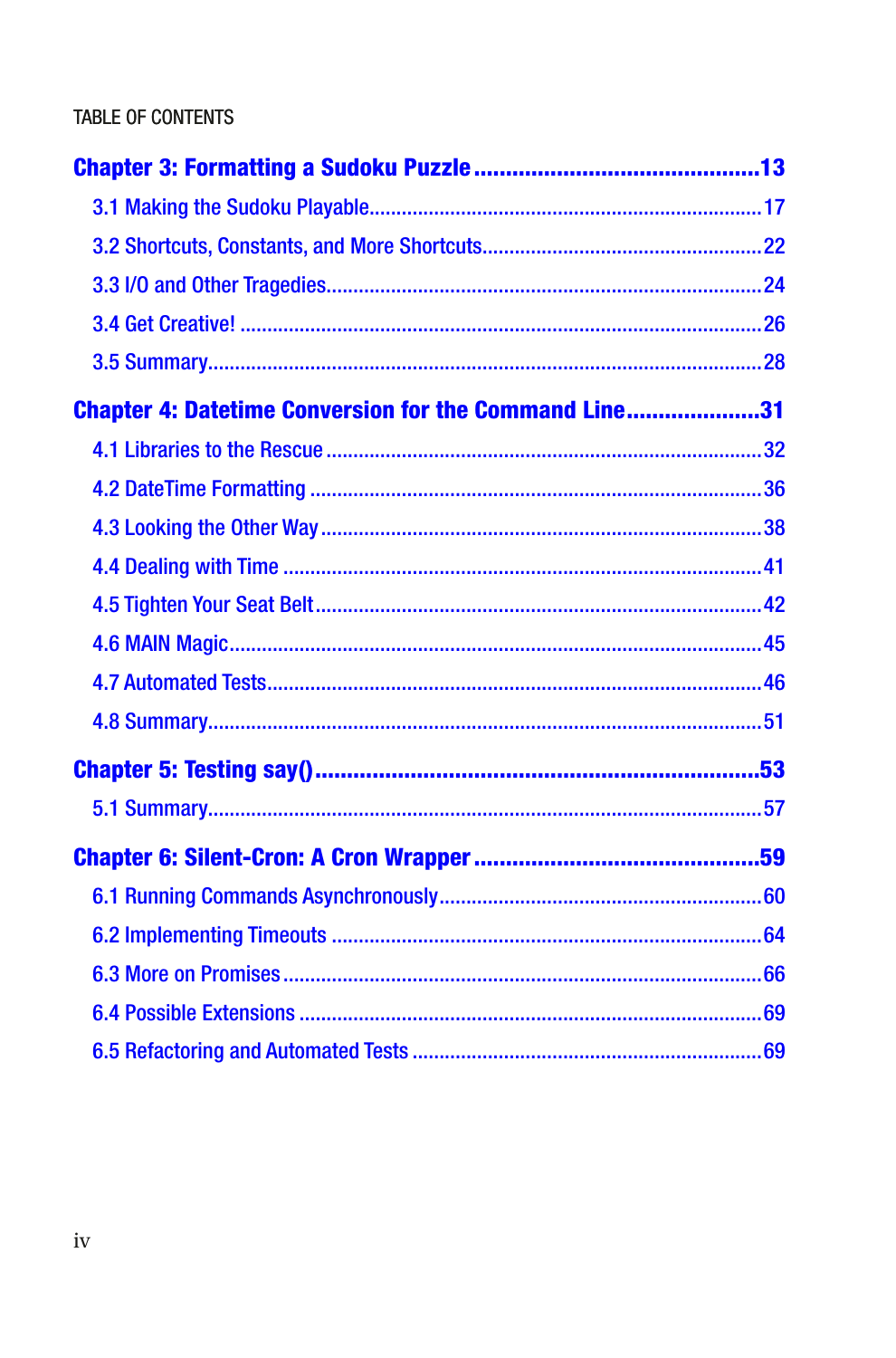| <b>Chapter 9: Parsing INI Files Using Regexes and Grammars 99</b> |  |
|-------------------------------------------------------------------|--|
|                                                                   |  |
|                                                                   |  |
|                                                                   |  |
|                                                                   |  |
|                                                                   |  |
|                                                                   |  |
|                                                                   |  |
|                                                                   |  |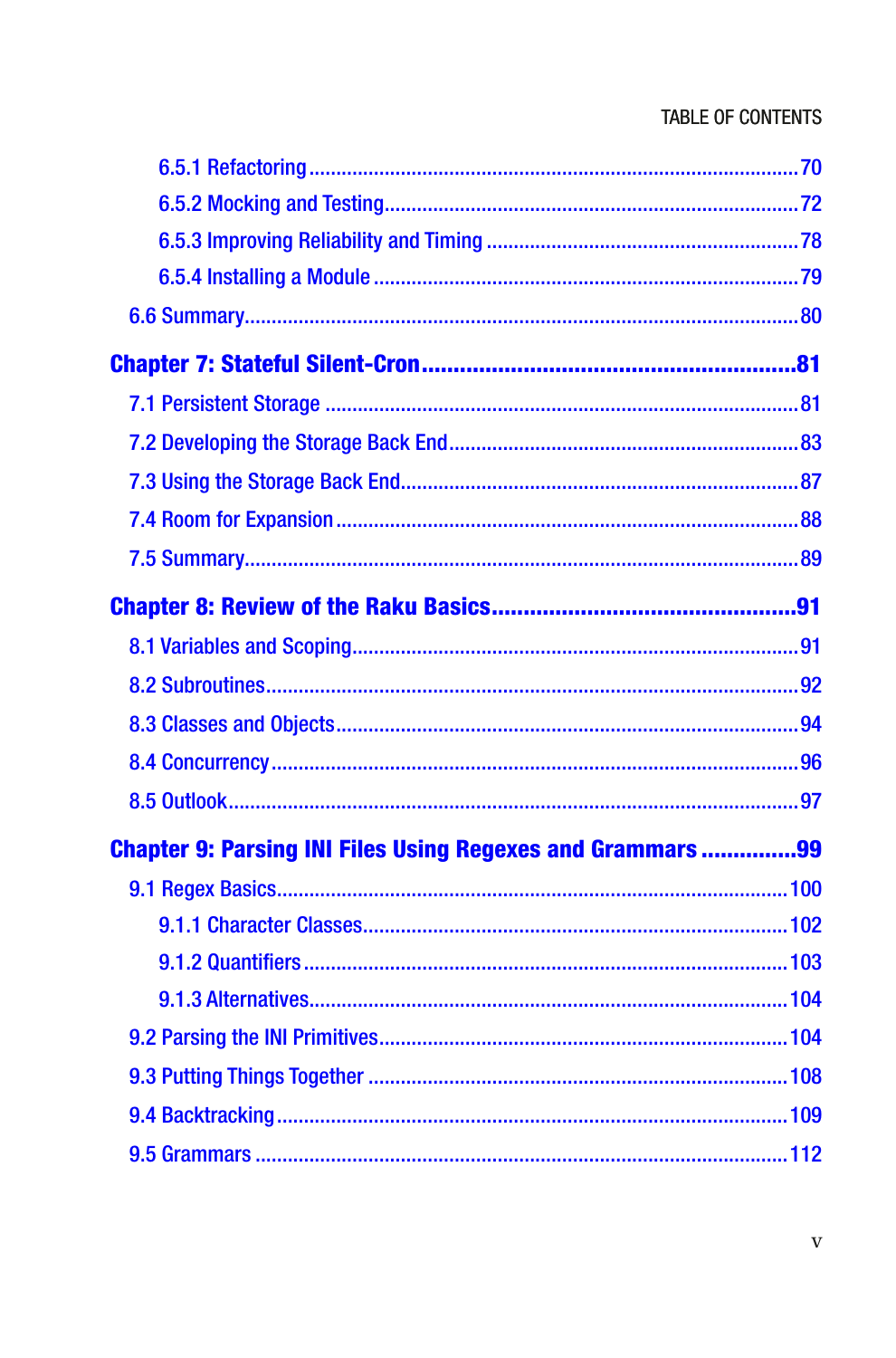| Chapter 10: A File and Directory Usage Graph 129          |  |
|-----------------------------------------------------------|--|
|                                                           |  |
|                                                           |  |
|                                                           |  |
|                                                           |  |
| 10.5 More Language Support for Functional Programming 148 |  |
|                                                           |  |
|                                                           |  |
|                                                           |  |
|                                                           |  |
|                                                           |  |
|                                                           |  |
|                                                           |  |
|                                                           |  |
|                                                           |  |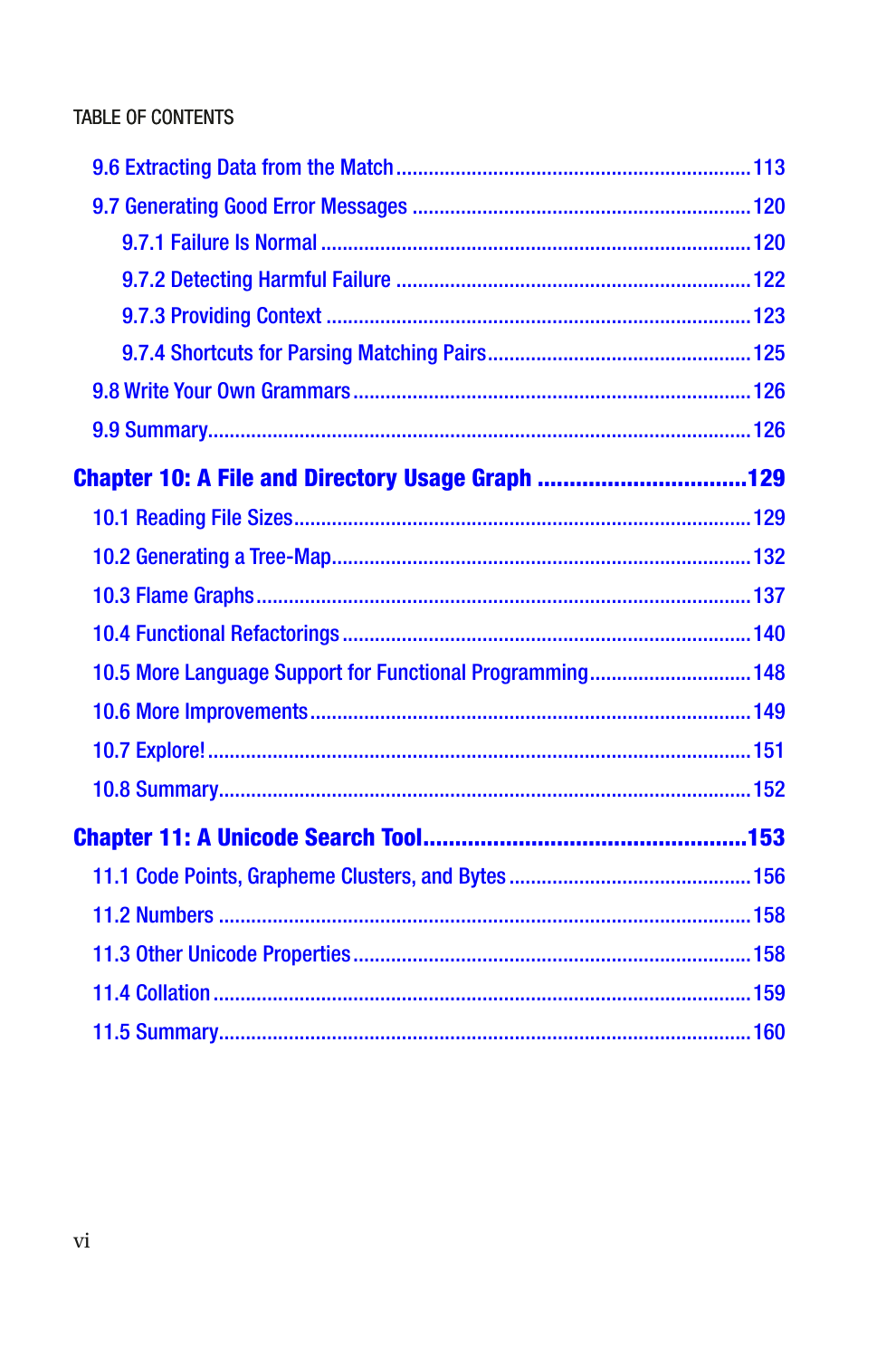| <b>Chapter 12: Creating a Web Service and Declarative APIs 161</b> |  |
|--------------------------------------------------------------------|--|
|                                                                    |  |
|                                                                    |  |
|                                                                    |  |
|                                                                    |  |
|                                                                    |  |
|                                                                    |  |
|                                                                    |  |
|                                                                    |  |
|                                                                    |  |
|                                                                    |  |
|                                                                    |  |
|                                                                    |  |
|                                                                    |  |
|                                                                    |  |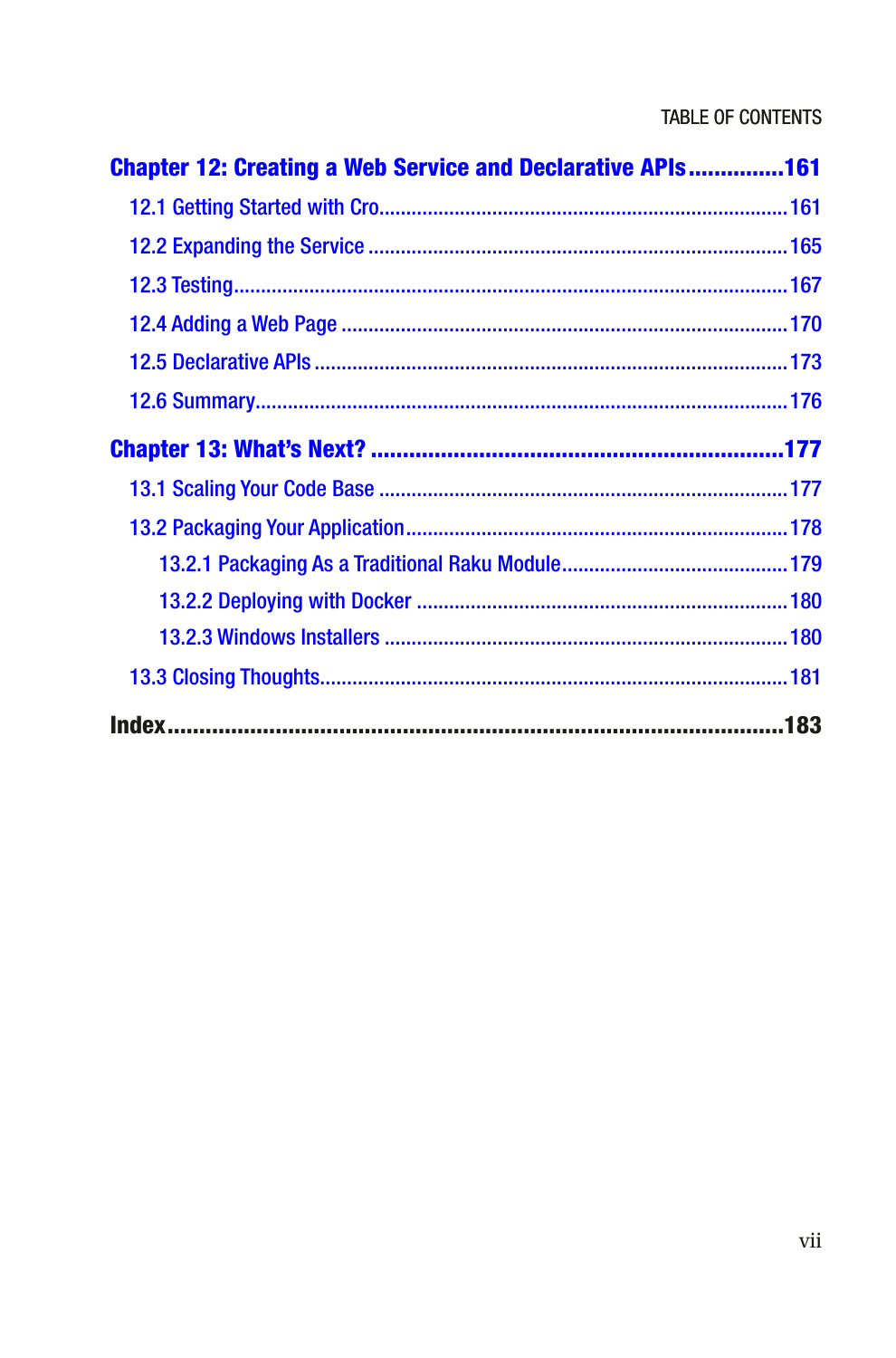## **About the Author**



**Moritz Lenz** is a software engineer and architect. In the Raku community, he is well known for his contributions to the Raku programming language, the Rakudo compiler, related test suite, infrastructure, and tools. He is also a prolific Perl and Python programmer.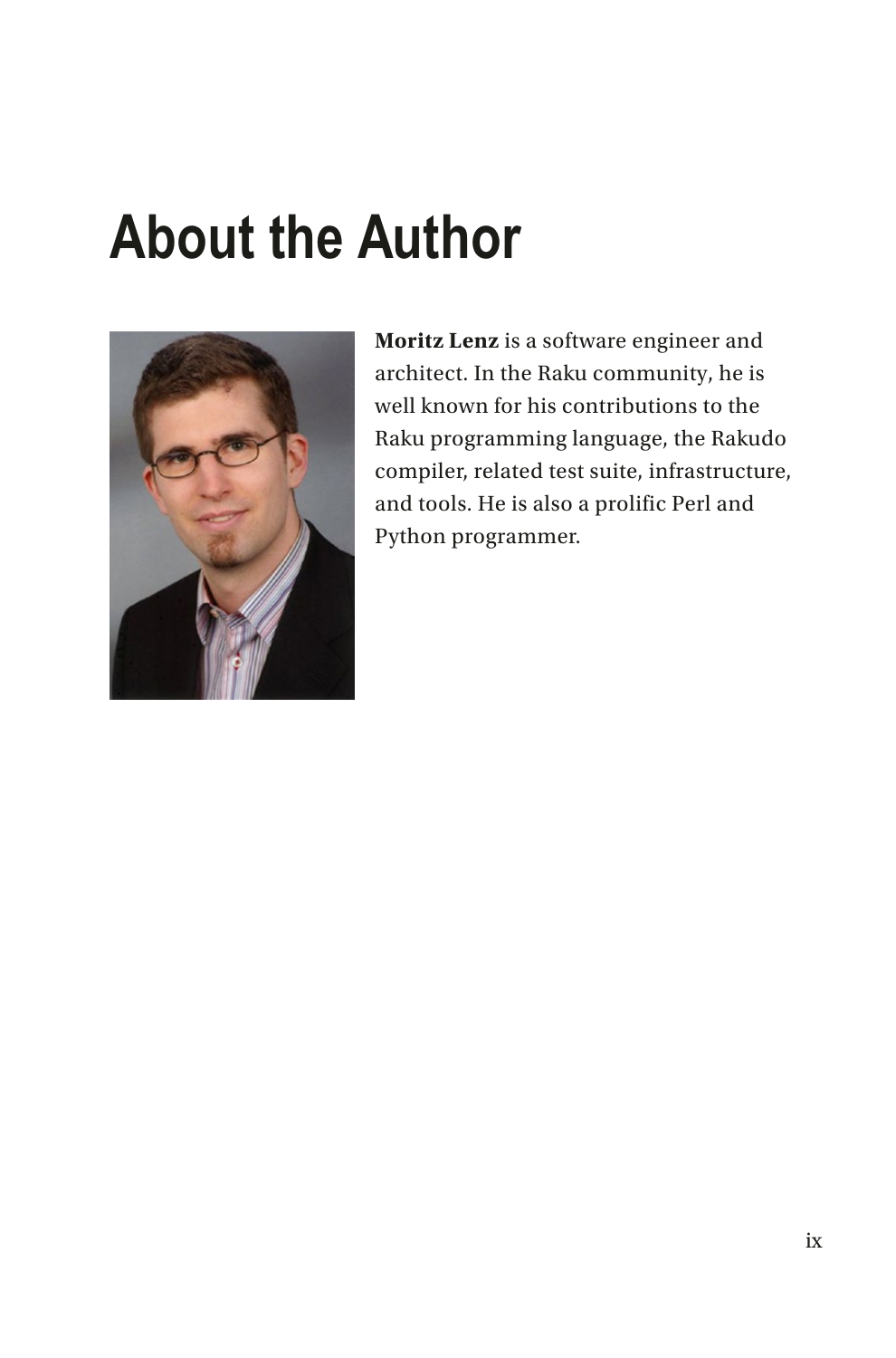# **About the Technical Reviewer**

**Matt Wade** is a programmer, database developer, and system administrator. He works for a large financial firm running a production support organization where he gets to solve puzzles all day long. Matt resides in Jacksonville, Florida, with his wife, Michelle, and their children, Matthew and Jonathan.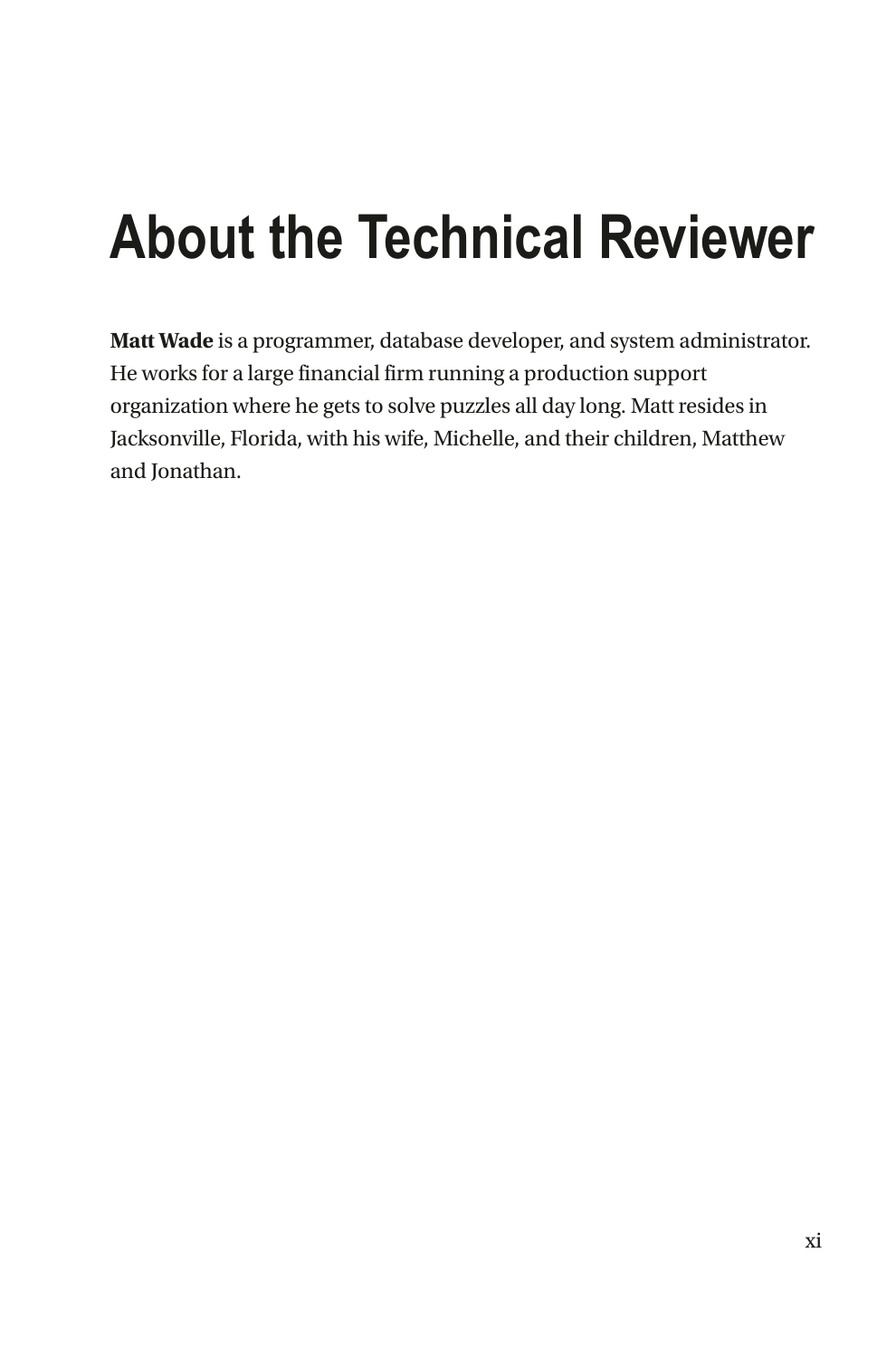# **Acknowledgments**

They say it takes a village to raise a child. Similar things can be said about writing a book. It is only possible through the effort of many people, often unpaid volunteers who contribute just to see the project succeed, and out of kindness of heart.

I am very grateful for the review by and feedback from Paul Cochrane, Will Coleda, Elizabeth Mattijsen, Ryan Erwin, Claudio Ramirez, Alexander Kiryuhin, Aleks-Daniel Jakimenko-Aleksejev, Matt Wade, and Massimo Nardone.

Special thanks go to Larry Wall for creating Perl and Raku, for the great foreword, and for shaping the community to be friendly, welcoming, and a second home to me.

Finally, thanks go to my parents, for kindling my love both for books and for engineering. And most importantly to my family: to Signe, my wife, for constant support and to my daughters Ida and Ronja for keeping me grounded in the real world, and bringing joy to my life.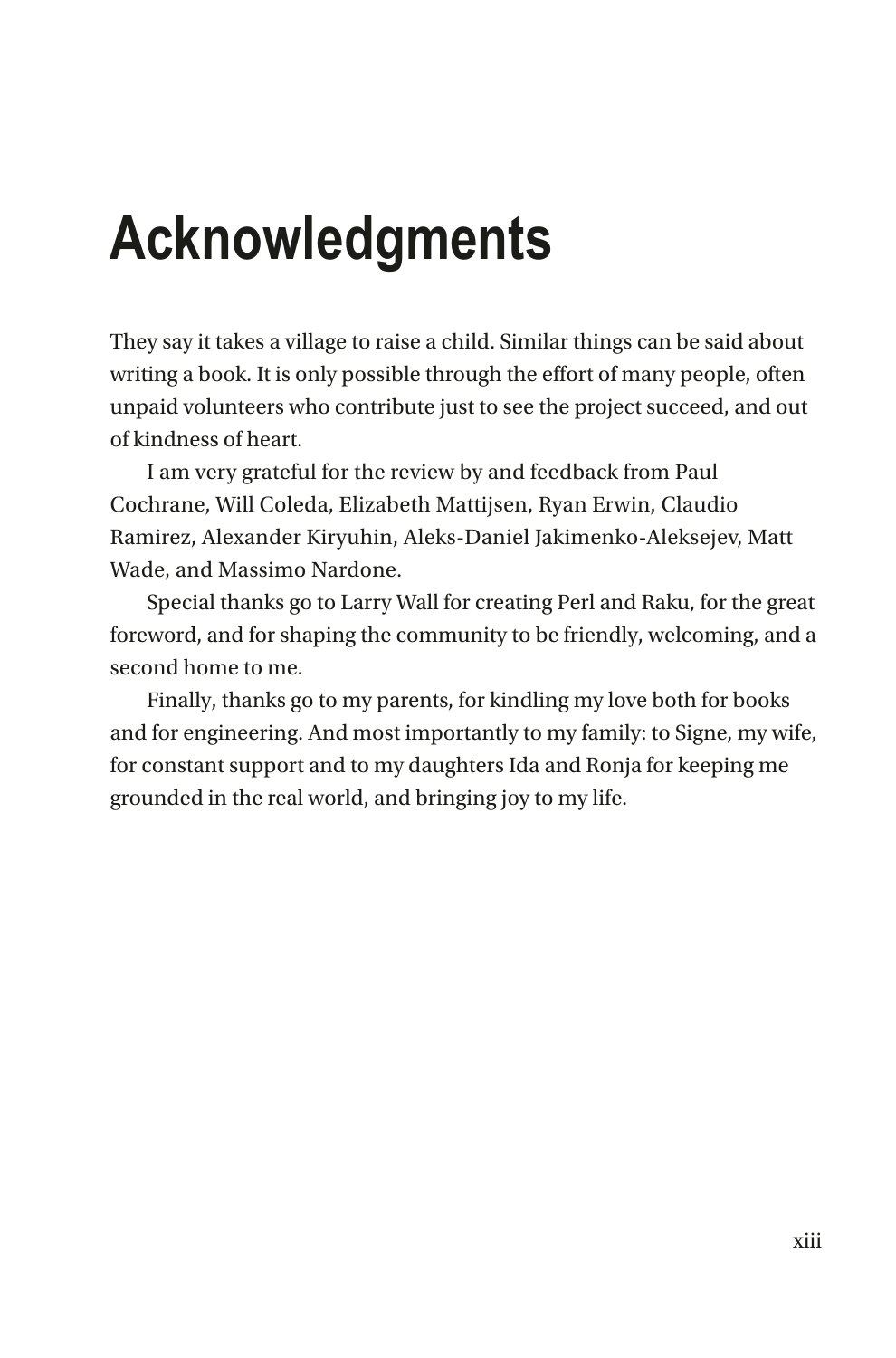### **Foreword**

The reason I'm writing this (and perhaps why you're reading it) is that people just give me way too much credit. Yeah, sure, I invented Perl 30 years ago, and I coded the first five versions all by myself, pretty much. But for the last 20 years, the vast majority of the work has been done by other members of the industrious Perl<sup>1</sup> community, who get far too little credit. To be sure, I don't mind getting extra credit: I'm human enough to enjoy the undue adulation, and I understand how communities want—and possibly even need—to have a figurehead who represents the whole.

I will gladly take credit, however, for the idea that a computer language must have a vibrant community in order to thrive. From the beginning, that was the intent of Perl. It all comes down to linguistics: Perl was designed to work like a natural language on many levels, not just the syntactic level. In particular, every living language is symbiotic with the culture that conveys it forward into the future. More generally, natural languages are responsive to context on every level, and some of those levels are anthropological. People provide context to Perl, which in turn is designed to respond productively to that context.

This may seem simple, but it's a surprisingly tricky concept to bake into a programming language and its culture. Just look at how many computer languages fail at it. In most programming cultures, you are a slave to the computer language. Rarely, if ever, do you get the feeling that the computer language is there to work for you.

<span id="page-10-0"></span><sup>1</sup> Raku started its life as Perl 6; it was renamed after Mr. Wall has written this foreword.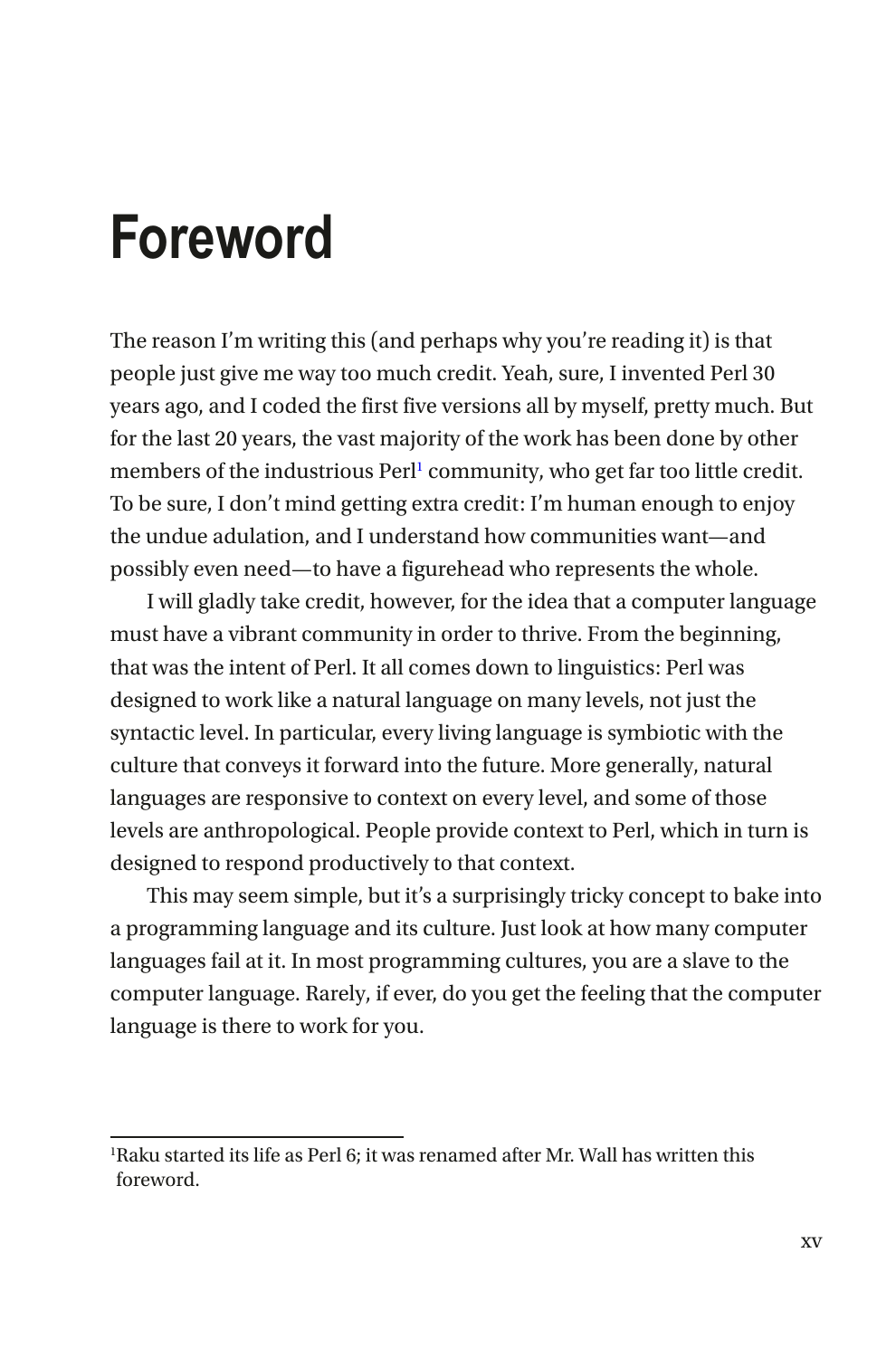#### **FOREWORD**

We're trying to change all that. So when the Perl community, back in 2000, decided to do a major redesign of Perl 5 to clean up the cruftier bits, we not only wanted to fix things that we already knew were suboptimal, but we also wanted to do a better job of responding to cultural change, because we simply don't know what we'll want in the future. So we thought about how best to future-proof a computer language; much of the current design is about maintaining careful control of identity, mutability, dimensionality, typology, and extensibility over time, so we could isolate changes to minimize collateral damage. Other than worrying about that, my main contribution as the language designer was to unify the community's contradictory desires into a coherent whole.

All that being said, it's still all about the community: nearly all the implementation work was done by others, and most of the features that ended up in Perl 6 can be traced back through various revisions to the community's original RFCs. True, many of those original designs we deemed inadequate, but we never lost sight of the pain points those original suggestions were trying to address. As a result, even though Perl 6 ended up to be quite a different language than Perl 5, it is still essentially Perl in spirit. We now think of Perl 6 as the "younger sister" to Perl 5, and we expect the sisters will get along well in the future. You're allowed to be friends with either or both. They only squabble occasionally, as family do.

Since 2000, we've had over 800 contributors to the Perl 6 effort, one way or another. Some folks come and go, and that's fine. We welcome the occasional contributor. On the other hand, we also honor those who strove greatly but paid the price of burnout. And we deeply revere those who have already passed on, who contributed, in some cases, knowing they would never see the final result.

But then there are those who have stuck with the Perl 6 effort through thick and thin, through joy and frustration, who have patiently (or at least persistently!) risen to the challenge of building a better Perl community around the revised Perl language, and who have gladly taken on the hard work of making other people's lives easy.